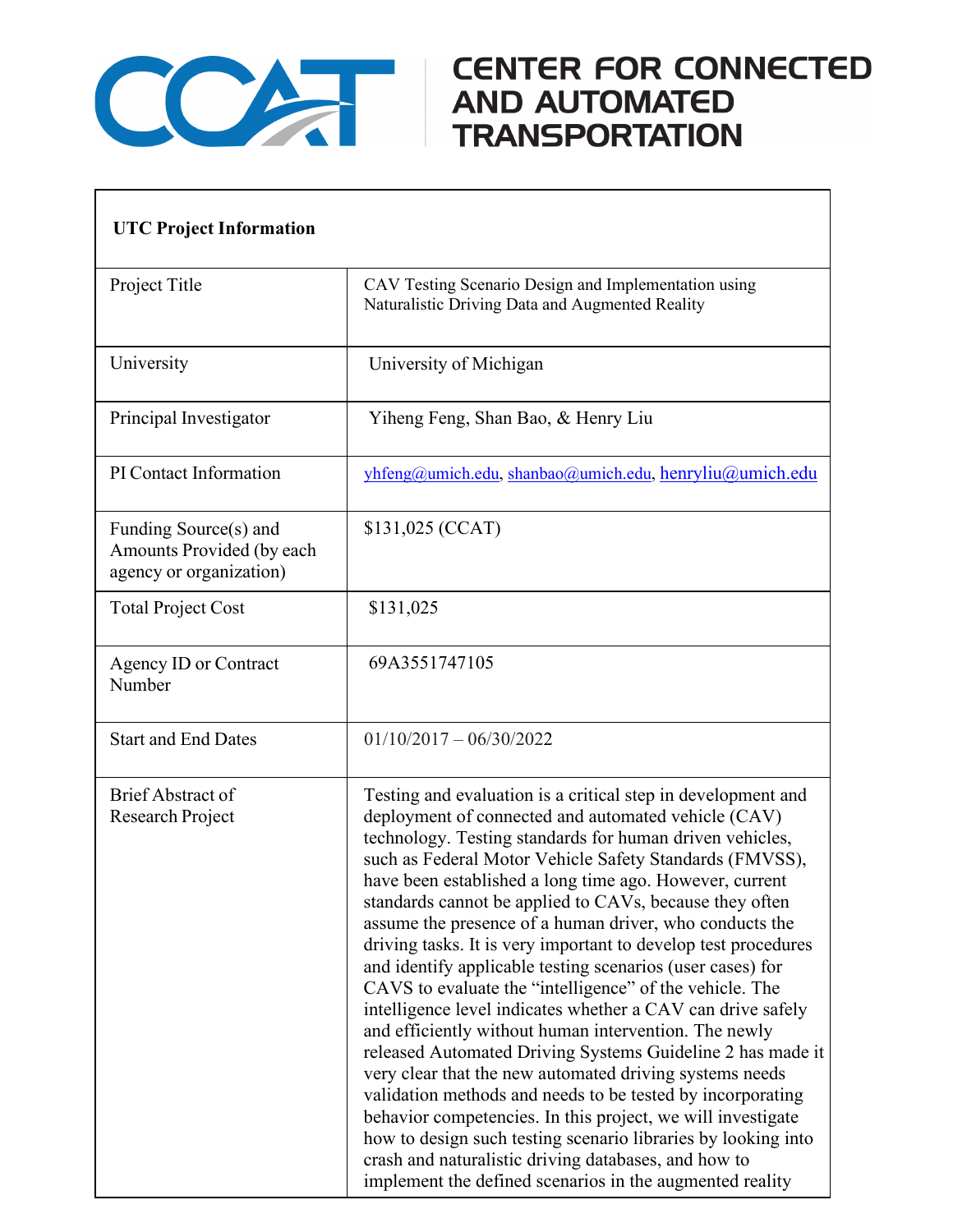

## **CENTER FOR CONNECTED AND AUTOMATED TRANSPORTATION**

|                                                                                                                  | (AR) testing environment. We focus on testing higher levels<br>of automation defined by SAE (level 3 or higher), in which<br>human behaviors are much less involved in the driving tasks.<br>A general framework work will be proposed to generate<br>testing scenarios and with theoretical foundations. Several<br>representative testing scenarios will be identified and<br>implemented in the augmented reality (AR) testing<br>environment. The identified testing scenarios will first be<br>constructed in the simulation platform with realistic driver<br>behaviors calibrated from naturalistic driving data (NDD). A<br>real CAV will be tested under the scenarios and its performance<br>will be recorded and evaluated in terms of accuracy and<br>efficiency.                                                                                                                                                                                                                                                                                                                                                                                                                                                                               |
|------------------------------------------------------------------------------------------------------------------|-------------------------------------------------------------------------------------------------------------------------------------------------------------------------------------------------------------------------------------------------------------------------------------------------------------------------------------------------------------------------------------------------------------------------------------------------------------------------------------------------------------------------------------------------------------------------------------------------------------------------------------------------------------------------------------------------------------------------------------------------------------------------------------------------------------------------------------------------------------------------------------------------------------------------------------------------------------------------------------------------------------------------------------------------------------------------------------------------------------------------------------------------------------------------------------------------------------------------------------------------------------|
| <b>Most Relevant</b><br><b>CCAT</b> Research<br><b>Thrusts</b>                                                   | <b>Enabling Technology</b><br>$\mathbf{X}$<br>Policy & Planning<br><b>Human Factors</b><br>$\mathbf{X}$<br>Infrastructure Design & Management<br>Control & Operations<br>$\mathbf X$<br>Modeling & Implementation<br>$\mathbf{X}$                                                                                                                                                                                                                                                                                                                                                                                                                                                                                                                                                                                                                                                                                                                                                                                                                                                                                                                                                                                                                           |
| Describe<br>Implementation<br>of Research<br>Outcomes (or<br>why not<br>implemented)<br>Place Any<br>Photos Here | Testing Scenario Library Generation (TSLG) Framework<br>The general framework for the TSLG problem is illustrated in<br>Figure 1, which includes scenario description, criticality<br>definition, critical scenario searching, library generation,<br>scenario sampling, and CAV testing and index estimation.<br>Auxiliary<br>Objective<br><b>Function</b><br>Searching<br>Direction<br>Naturalistic<br>Multi-start<br>Surrogate<br>Driving Data<br>Model<br>Optimization<br>Scenarios<br>Exposure<br>Maneuver<br>RL-enhanced<br>Seed-fill<br>Frequency<br>Challenge<br>Searching<br>Method<br>Operational<br>Decision<br>Criticality<br>Design Domain<br>Variables<br>Function<br><b>Evaluation</b><br>Scenario<br>Criticality<br>Critical Scenario<br><b>Requirements</b><br>Definition<br>Description<br>Searching<br>Performance<br>Critical<br>Metric<br>Scenarios<br>Generated<br>Library<br><b>AR</b> Platform<br>Importance<br>Function<br>Testing<br>Testing<br><b>Index Value</b><br>Scenarios<br>Results<br>Evaluation<br>Scenario<br><b>Index Estimation</b><br><b>CAV Testing</b><br>Sampling<br><b>Results</b><br><b>Testing</b><br>CAV<br>Figure 1: An illustration of the proposed framework to the TSLG<br>problem<br><b>Case Studies</b> |